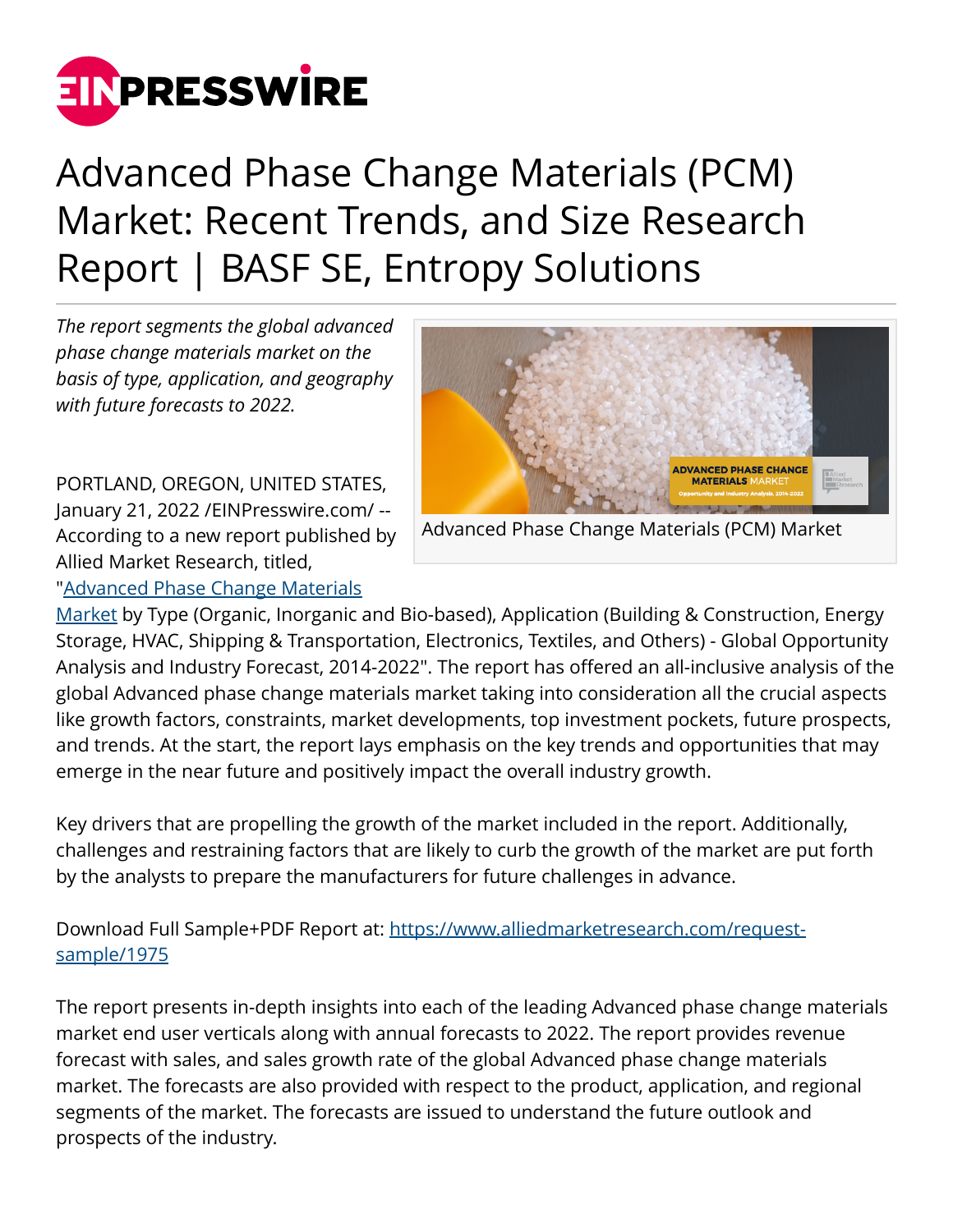The market is evaluated based on its regional penetration, explaining the performance of the market in each regional market covering provinces such as North America (United States, Canada and Mexico), Europe (Germany, France, UK, Russia and Italy), Asia-Pacific (China, Japan, Korea, India and Southeast Asia), South America (Brazil, Argentina, Colombia), Middle East and Africa (Saudi Arabia, UAE, Egypt, Nigeria and South Africa)

Top 10 leading companies in the global Advanced phase change materials market are analyzed in the report along with their business overview, operations, financial analysis, SWOT profile and products and services. The key players operating in the global Advanced phase change materials industry include BASF SE, Entropy Solutions, Sonoco Products Company, Outlast Technologies LLC.

Latest news and industry developments in terms of market expansions, acquisitions, growth strategies, joint ventures and collaborations, product launches, market expansions etc. are included in the report.

## Key Benefits

• The report provides a qualitative and quantitative analysis of the current Advanced phase change materials market trends, forecasts, and market size from 2014 to 2022 to determine the prevailing opportunities.

• Porter's Five Forces analysis highlights the potency of buyers and suppliers to enable stakeholders to make strategic business decisions and determine the level of competition in the industry.

- Top impacting factors & major investment pockets are highlighted in the research.
- The major countries in each region are analyzed and their revenue contribution is mentioned.
- The market report also provides an understanding of the current position of the market players active in the Advanced phase change materials industry.

## Highlights of the Report

- Competitive landscape of the Advanced phase change materials market.

- Revenue generated by each segment of the Advanced phase change materials market by 2022.

- Factors expected to drive and create new opportunities in the Advanced phase change materials industry.

- Strategies to gain sustainable growth of the market.
- Region that would create lucrative business opportunities during the forecast period.
- Top impacting factors of the Advanced phase change materials market.

Interested in Procuring this Report? Visit Here: [https://www.alliedmarketresearch.com/advanced](https://www.alliedmarketresearch.com/advanced-phase-change-materials-market/purchase-options)[phase-change-materials-market/purchase-options](https://www.alliedmarketresearch.com/advanced-phase-change-materials-market/purchase-options)

## About Us:

Allied Market Research (AMR) is a full-service market research and business-consulting wing of